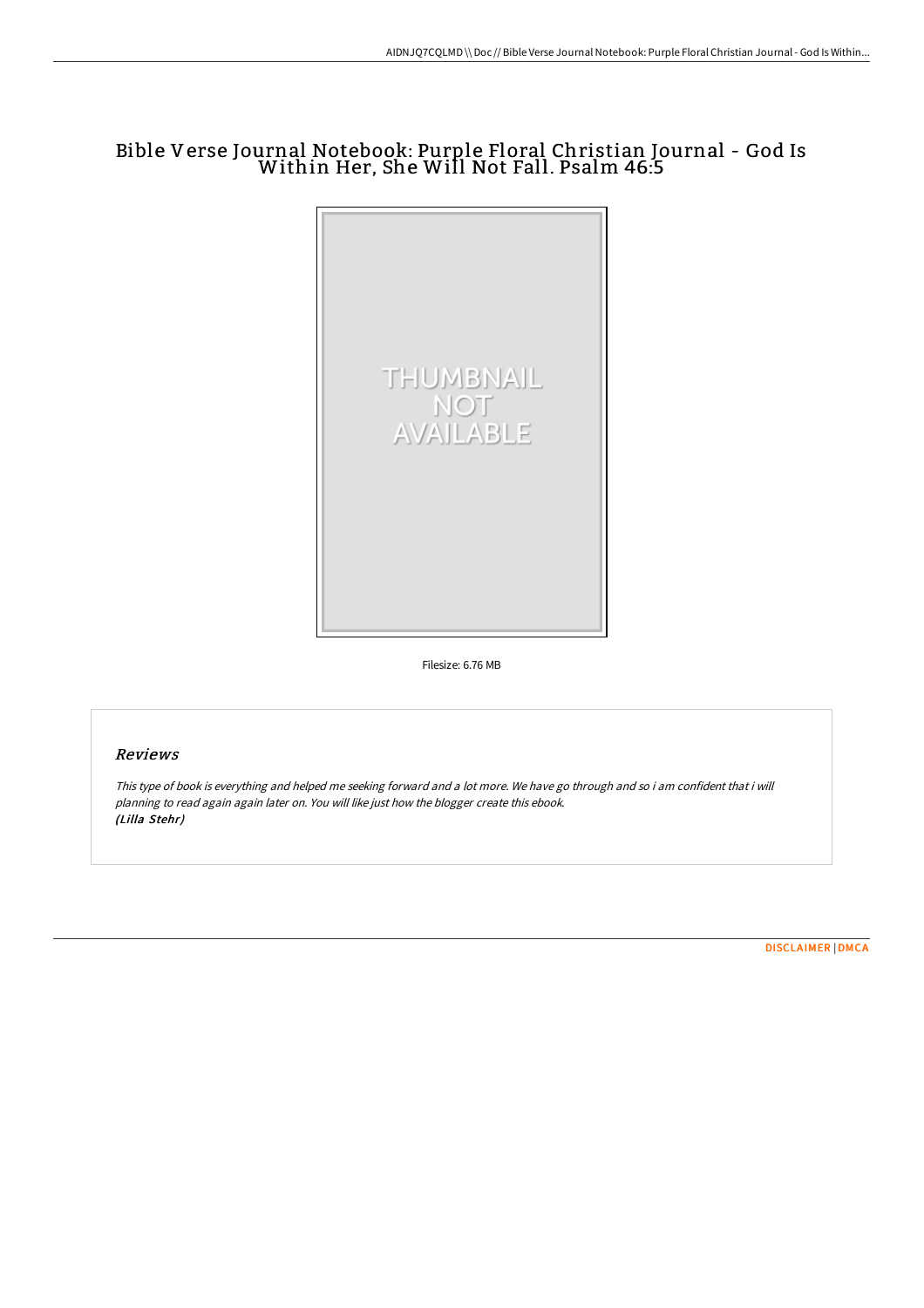#### BIBLE VERSE JOURNAL NOTEBOOK: PURPLE FLORAL CHRISTIAN JOURNAL - GOD IS WITHIN HER, SHE WILL NOT FALL. PSALM 46:5



Createspace Independent Publishing Platform, 2018. PAP. Condition: New. New Book.Shipped from US within 10 to 14 business days.THIS BOOK IS PRINTED ON DEMAND. Established seller since 2000.

 $\blacksquare$ Read Bible Verse Journal [Notebook:](http://techno-pub.tech/bible-verse-journal-notebook-purple-floral-chris.html) Purple Floral Christian Journal - God Is Within Her, She Will Not Fall. Psalm 46:5 Online<br> **B** Downl

Download PDF Bible Ver se Journal [Notebook:](http://techno-pub.tech/bible-verse-journal-notebook-purple-floral-chris.html) Purple Floral Christian Journal - God Is Within Her, She Will Not Fall. Psalm 46:5